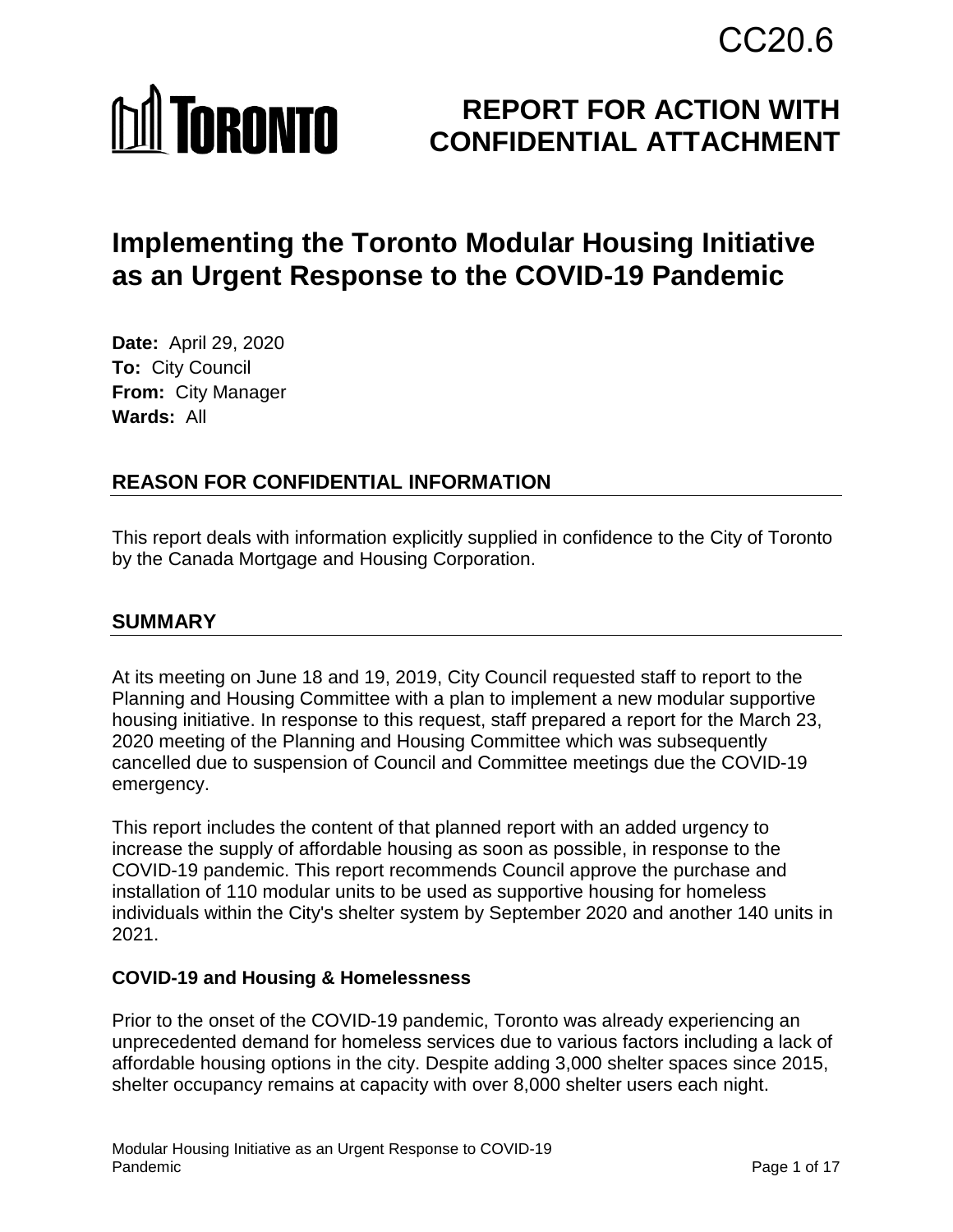The current COVID-19 pandemic has quickly amplified the pre-existing challenges within Toronto's housing and homeless systems. In addition, it has caused considerable added strain on the emergency shelter system largely due to requirements around physical distancing and isolation.

In late March, in response to the health emergency impacting the well-being of residents in the city, and the urgent need to find safe and secure accommodation for the City's homeless population, the Mayor asked staff to find ways to expedite the delivery of modular supportive housing, with the aim of getting 110 new homes ("Phase One") open by September 2020, subject to final approval by Council. These modular homes are intended to be used as supportive housing by layering in housing benefits and health supports to the affordable rental homes, utilizing financial support from other orders of government.

By implementing modular supportive housing to provide homes for those living outside or in our shelter system, the City is creating permanent housing solutions to help some of our most marginalized residents live in dignified housing with supports. During the COVID-19 pandemic, this initiative will also save lives by providing individuals with safe spaces to exercise physical distancing and self-isolation.

#### **Modular Housing and Required Authorities**

Modular housing, which is prefabricated housing built in a factory and then transported to the site where it is assembled, is considered a faster and a more cost-effective construction option than conventional construction methods. As showcased in many jurisdictions in North America, modular housing provides an opportunity to respond rapidly to the city's urgent homelessness situation.

Following the Mayor's request, an inter-divisional team of CreateTO and City staff reached out to a number of modular housing providers across Canada to ascertain which ones could deliver Phase One of the modular housing initiative within the tight timeframe. Based on discussions and research, staff recommended to the Mayor that preliminary discussions proceed immediately with Horizon North Inc. (or its subsidiary, NRB) with respect to Phase One, subject to negotiation of an acceptable agreement and Council approval to proceed with a non-competitive process.

This report seeks Council authority for staff to enter into negotiations and formalize agreements with Horizon North Inc. or its subsidiary NRB, for the design and installation of Phase One. Staff recommendation to proceed with a non-competitive process for Phase One only, is based on research and outreach to a number of modular manufacturers in the Greater Toronto Area and across Canada taking the following factors into account:

- a) There is limited competition in the market with only a handful of companies that have actually delivered residential modular housing;
- b) Horizon North Inc./NRB has extensive experience (over 40 years) in the modular residential housing industry;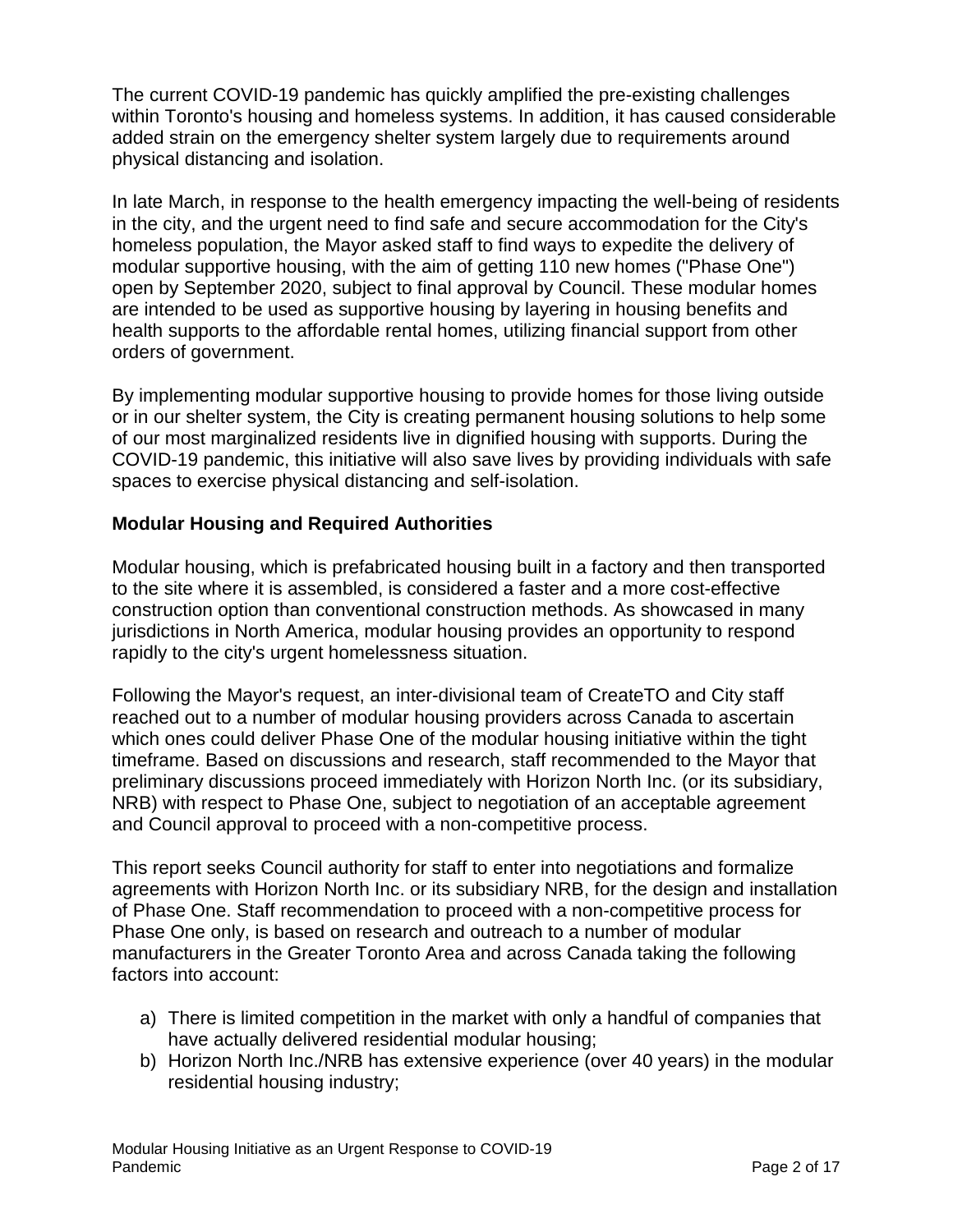- c) Horizon North Inc./NRB has successfully delivered hundreds of modular homes in City of Vancouver and across the province of British Columbia; and
- d) This is the only manufacturer contacted who confirmed they can meet the urgent, emergency timelines required for Phase One.

This report also seeks authority for the Housing Secretariat, Corporate Real Estate Management and CreateTO, in consultation with other City divisions, to identify sites appropriate for the modular housing initiative. Additionally, it seeks approval to allocate \$28.75 million in City funding and about \$12.76 million in Open Door program incentives to support the creation of up to 250 modular supportive homes, with 110 homes to be delivered by the end of September 2020 and the remaining 140 homes to be delivered in early 2021. For clarity, the City funding and Open Door incentives have been budgeted in the Housing Secretariat's affordable housing investment plan and are not new/unplanned costs for the City.

The modular housing initiative will be the subject of a further report to Council to obtain the required authority to enter into the leases with the chosen non-profit housing operators for the City sites to be identified.

#### **Intergovernmental Support to Deliver Modular Housing**

Staff have been working with the Canada Mortgage and Housing Corporation (CMHC) to secure funding and financing to deliver this project by way of a submission to the CMHC Innovation Fund. CMHC has reviewed the submission, is supportive of making a significant investment, and is currently working with the City to finalize the legal agreements to facilitate the delivery of Phase One plus an additional 140 units as part of a future phase ("Phase Two") (See Attachment 6).

The overall cost to deliver 250 modular supportive homes is estimated to be \$47.5 million, excluding land and City incentives. It is proposed that this amount be funded through a combination of the City's Development Charges Reserve Fund for Subsidized Housing (XR2116) and funding and financing from CMHC's Affordable Housing Innovation Fund. The financing obligations will be supported through rent payments made to the City by the future non-profit operators for the sites, funded through their operating revenues. However, the City of Toronto will ultimately be responsible to CMHC for the debt obligation.

Operating funding for health related support services and housing subsidies will also be requested from the Province, so that deeply affordable supportive homes can be delivered at the sites. It should be noted that there is a risk of not being able to operate these units as deeply affordable supportive housing in the absence of financial support from other orders of government.

The partnership model proposed in this report for developing and operating new supportive homes, through support from all orders of government and community partners, is critical to reducing homelessness.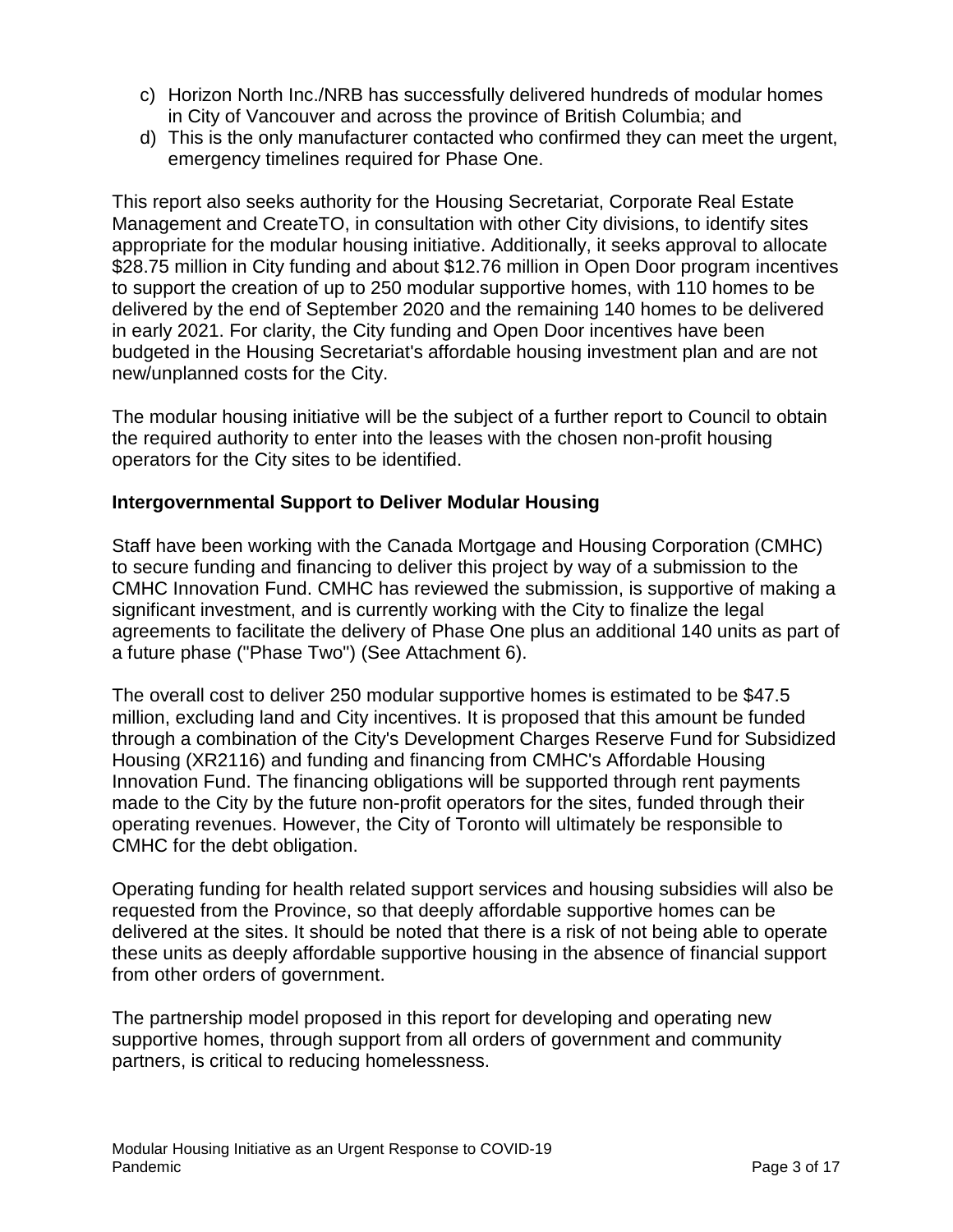Implementing modular housing would also reduce ongoing and sunk costs to the public sector and make a profound contribution towards expediting Toronto's recovery from COVID-19. To illustrate this point, supportive housing on average, costs roughly \$2,000/unit/month to operate versus emergency shelters which costs almost double to operate pre-COVID (and about triple under the current COVID-19 situation). Helping people find permanent affordable and supportive housing also reduces costs to the health care and justice systems.

Much like other investments in infrastructure, affordable housing also has an economic stimulus effect in terms of jobs created due to design, manufacture, construction or renovation, etc. which would help "jump start" economic recovery from the COVID-19 pandemic.

Therefore, now is the time for all orders of government to act to protect residents from the life threatening coronavirus and other vulnerabilities, and build our resilience as a city, region and country. It is essential that all orders of government also align resources immediately and shift the focus away from providing costly emergency measures to providing suitable, adequate and affordable housing with wrap around services to reduce homelessness and improve the health and overall well-being of our most vulnerable.

# **RECOMMENDATIONS**

The City Manager recommends that:

#### *Implementation Considerations*

1. City Council authorize the Deputy City Manager, Corporate Services, in consultation with Chief Executive Officer, CreateTO and the Executive Director, Housing Secretariat to negotiate and enter into a non-competitive agreement with Horizon North Inc. (or its affiliate NRB) for the design, delivery and installation of up to 110 modular rental units ("Phase One") to be used as permanent supportive housing on sites to be identified and based on terms and conditions satisfactory to the Deputy City Manager, Corporate Services, and in a form satisfactory to the City Solicitor.

2. City Council authorize the Executive Director, Housing Secretariat, in consultation with the Chief Executive Officer, CreateTO and the Executive Director, Corporate Real Estate Management to conduct a Request for Proposals ("RFP") process and to select a manufacturer to design, build, and install modular homes for subsequent phases of the modular housing initiative.

3. City Council authorize the Executive Director, Housing Secretariat to issue an RFP and to select non-profit housing providers to operate the supportive housing units to be developed under Phase One of the modular supportive housing initiative.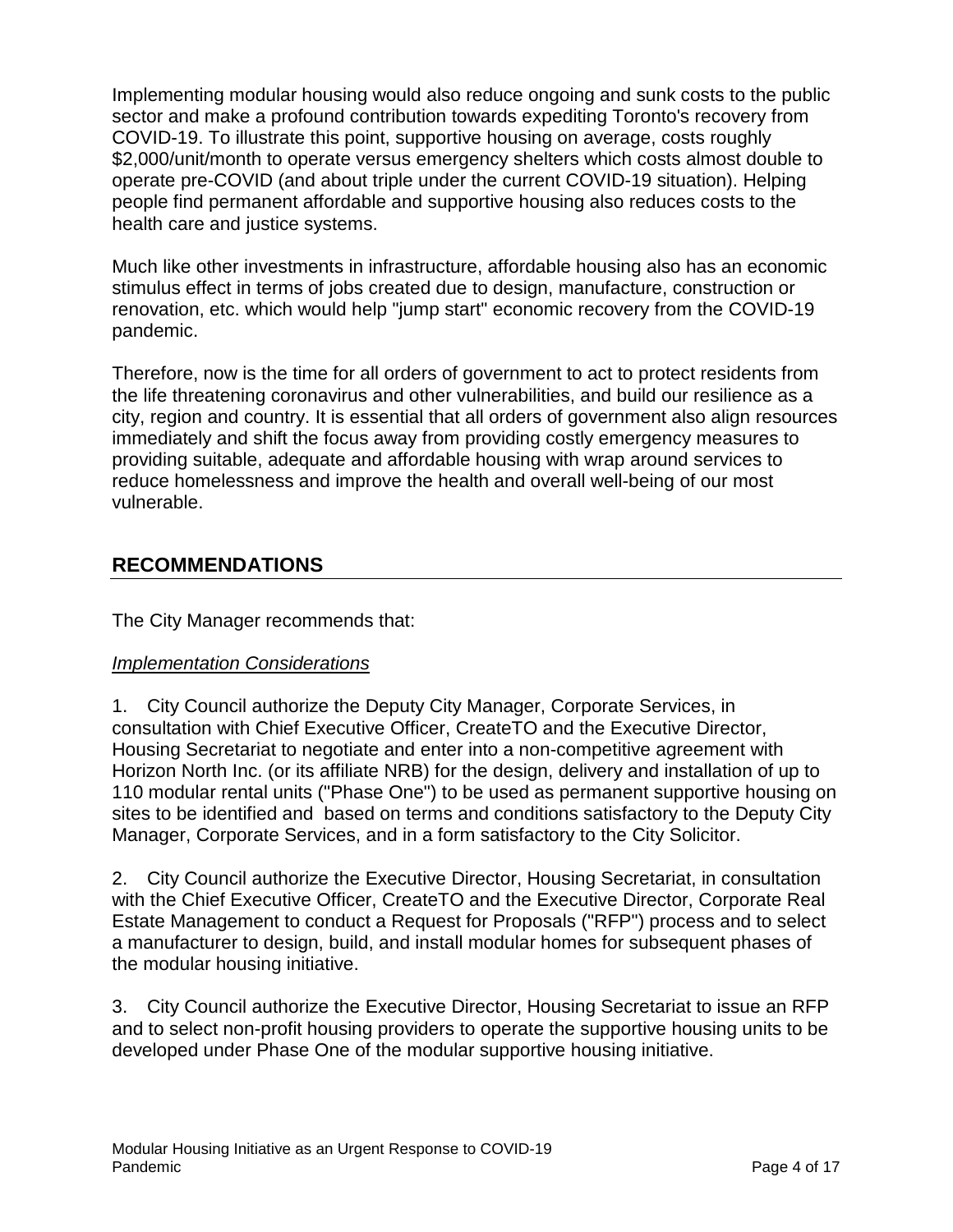4. City Council authorize the Executive Director, Housing Secretariat, to negotiate and execute on behalf of the City, a municipal housing facility agreement (the City's "Contribution Agreement"), with the non-profit housing providers selected through the competitive process referred to in Recommendation 3, or a related corporation, to secure the financial assistance being provided and to set out the terms of the operation of the new affordable rental housing, on terms and conditions satisfactory to the Executive Director, Housing Secretariat and in a form approved by the City Solicitor.

5. City Council authorize the General Manager, Shelter, Support and Housing Administration to negotiate and enter into any agreements with the non-profits housing providers selected to operate the modular housing projects, for any operating funding that may be available, including, but not limited to rent supplement or grant funding agreements, on terms and conditions agreed to by the General Manager, Shelter, Support and Housing Administration and in a form approved by the City Solicitor.

6. City Council authorize severally each of the Executive Director, Housing Secretariat and the General Manager, Shelter, Support and Housing Administration to execute, on behalf of the City, any security or financing documents required by the non-profit housing providers selected for each of the modular supportive housing sites to secure the financing necessary to acquire the leasehold interest in the land and modular units, as well as any subsequent refinancing, including any postponement, confirmation of status, discharge or consent documents where and when required during the term of the municipal housing facility agreement, as required by normal business practices, and provided that such documents do not give rise to financial obligations on the part of the City that have not been previously approved by Council.

7. City Council authorize the Chief Executive Officer, CreateTO to act as the City's agent and to submit all required applications required to obtain required planning approvals.

8. City Council request the Chief Planner and Executive Director, City Planning in consultation with the Executive Director, Housing Secretariat, the Executive Director, Corporate Real Estate Management and Chief Building Official and Executive Director, Toronto Building to:

- a. prioritize Phase One and future modular housing sites, identifying ways to expedite the necessary building and planning approvals; and
- b. develop design guidelines for subsequent phases of the modular housing initiative in consultation with the General Manager, Shelter, Support & Housing Administration and non-profit operators.

#### *Funding and Financing Considerations*

9. City Council authorize the Executive Director, Housing Secretariat to negotiate and enter into any agreement with Canada Mortgage and Housing Corporation ("CMHC") for any funding and financing available to support the modular housing initiative, substantially on the terms outlined in Confidential Attachment 1, and on such other or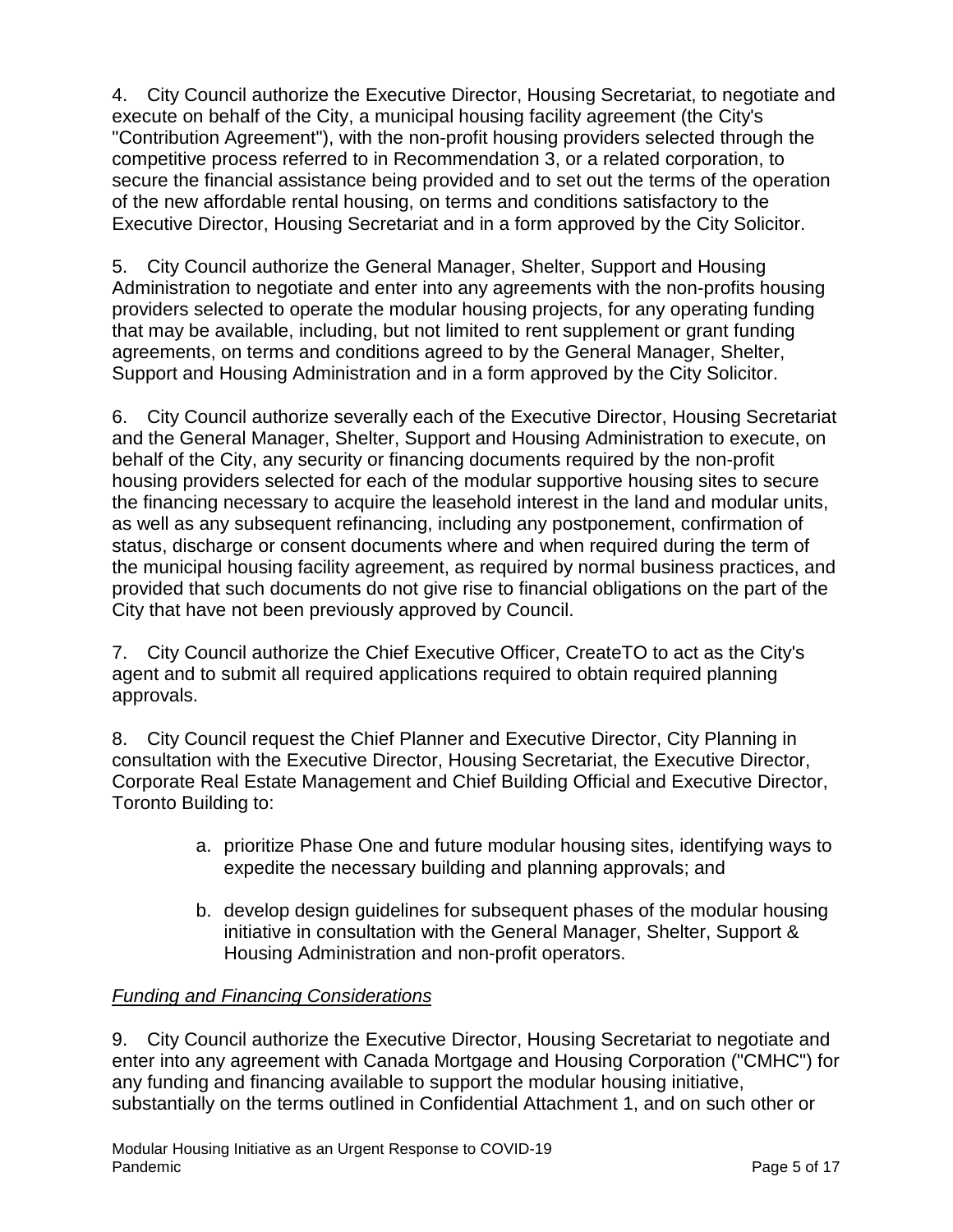amended terms and conditions as may be acceptable to the Chief Financial Officer and Treasurer and in a form approved by the City Solicitor.

10. City Council authorize the Deputy City Manager, Community & Social Services to urgently request the Ontario Government to make available operating funding to support the City's modular supportive housing initiative and authorize the Executive Director, Housing Secretariat and the General Manager, Shelter, Support and Housing Administration to negotiate and enter into any agreements necessary to secure such funding.

11. City Council amend the 2020 - 2029 Capital Budget and Plan for Shelter Support and Housing Administration by adding a new capital project called "Modular Homes Project" with a total project cost of \$47.5 million and cash flows of \$20.9 million in 2020 and \$26.6 million in 2021, with budgeted funding of \$28.75 million provided from the Development Charges Reserve Fund for Affordable Housing (XR2116), and the balance in grant and re-payable loans from CMHC and recoverable debt from non-profit housing providers by way of lease payments to the City, subject to finalizing negotiations with CMHC.

12. City Council approve the establishment of an obligatory reserve fund account called the "Modular Housing Reserve Fund" in Schedule 15 - Third Party Agreements Obligatory Reserve Funds, of the City of Toronto Municipal Code Chapter 227, the purpose of which is to receive funds from Canada Mortgage and Housing Corporation for the design/purchase/installation of modular housing as well as lease payments from non-profit operators to repay the CMHC loan, as set out in Appendix A.

13. City Council authorize the City Solicitor to complete the transactions provided for in City Council's decision on behalf of the City, including making payment of any necessary expenses related to finalizing the funding and financing agreements with Canada Mortgage and Housing Corporation, and amending or waiving the terms and conditions, as the City Solicitor may from time to time consider reasonable.

14. City Council authorize the Executive Director, Housing Secretariat to compensate CreateTO on a direct cost-recovery basis for provision of the following goods and services to be performed by CreateTO and its contractors, with prior approval from the Executive Director, Housing Secretariat for such expenses:

- a. Preparing the identified sites for construction, including undertaking necessary environmental studies and remediation, community consultations, planning and other consultant studies to support expedited delivery of the identified sites for modular supportive housing; and
- b. Entering into and administering the contract or any other agreements required to be entered into with the manufacturer of modular units, for the manufacture and installation of the modular units.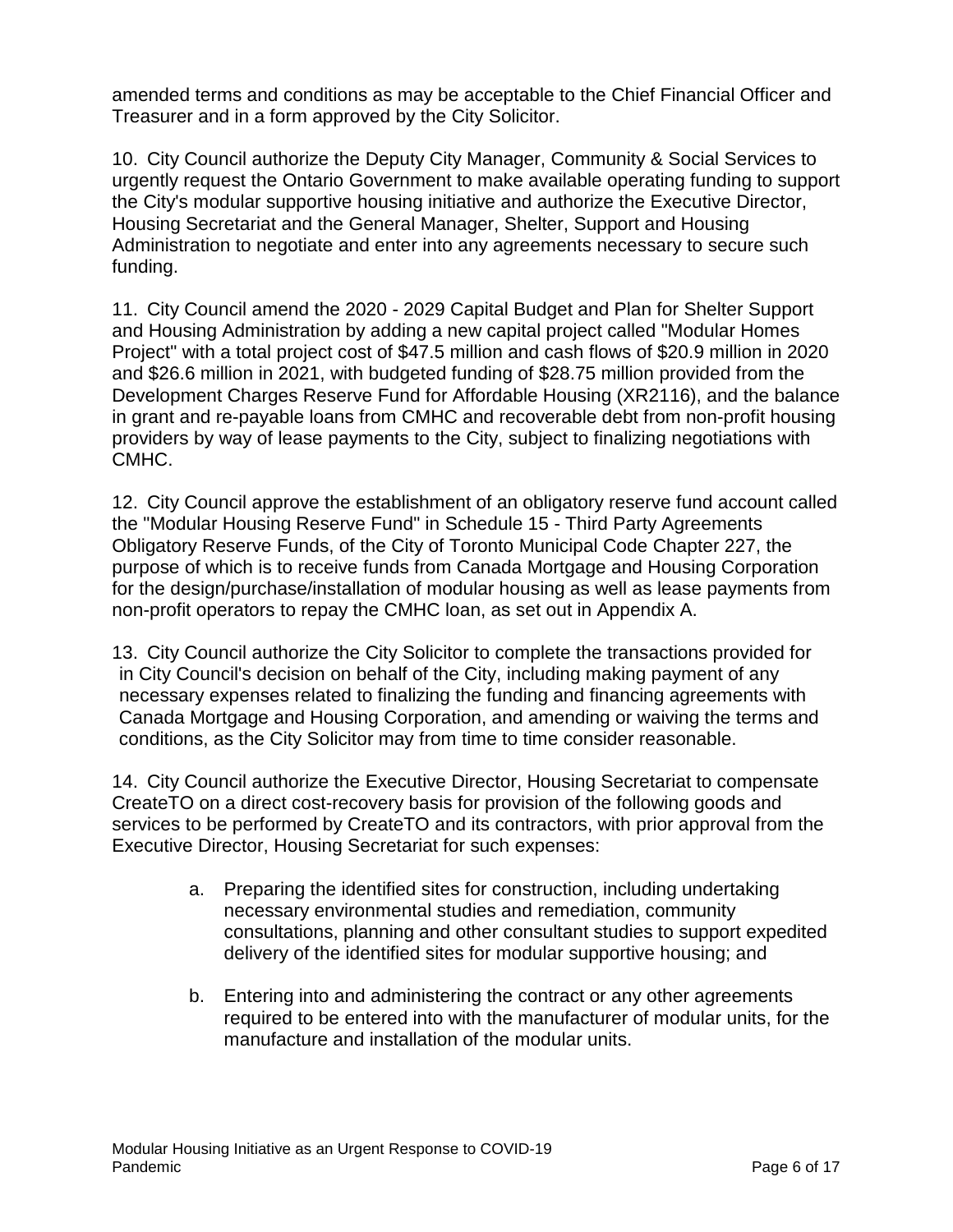15. City Council exempt the 250 modular affordable rental homes to be developed in Phases One and Two of the modular housing initiative from development charges, planning and permit fees, and parkland dedication all units (as outlined in Table 1).

16. City Council exempt the 250 modular affordable rental homes to be developed on the identified sites in Phases One and Two, from taxation for municipal and school purposes for the term of the municipal housing facility agreement (as outlined in Table 2).

17. City Council authorize City staff to cancel or refund any taxes paid after the effective date of the municipal housing facility agreement.

18. City Council direct that Confidential Attachment 1 to the report dated April 27, 2020, from the City Manager remain confidential in its entirety until such time as Canada Mortgage and Housing advises the Executive Director, Housing Secretariat that the same may be disclosed to the public.

#### **FINANCIAL IMPACT**

#### **Land Value**

CreateTO and the Corporate Real Estate Management Division, in consultation with staff from the Housing Secretariat, City Planning and Toronto Building are in the process of identifying City owned/controlled sites appropriate for the development of modular housing. Subject to Council approval as part of a future report, the City will offer the identified sites through 35-year long leases for nominal sums to non-profit operators selected as part of a request for proposals process.

# **Capital Funding**

It is estimated that the purchase and construction of 250 modular supportive units will cost approximately \$47.5 million. A range of funding and financial incentives is required to complete Phase One and Phase Two including: the City's Development Charges Reserve Fund for Subsidized Housing (XR2116); and CMHC funding and financing.

Operating funding for support services will also be required from the Province to operate these units as deeply affordable supportive housing.

The uncommitted balance in the Development Charges Reserve Fund for Subsidized Housing (XR2116) as of April 23, 2020 is sufficient to support the City front-ending the entire capital cost to expedite the project, until receipt of funds from CMHC.

#### *a) City Funding*

To implement the modular supportive housing initiative, this report seeks Council approval for the allocation of up to \$28.75 million in funds from the Development Charges Reserve Fund for Subsidized Housing (XR2116) to be used towards the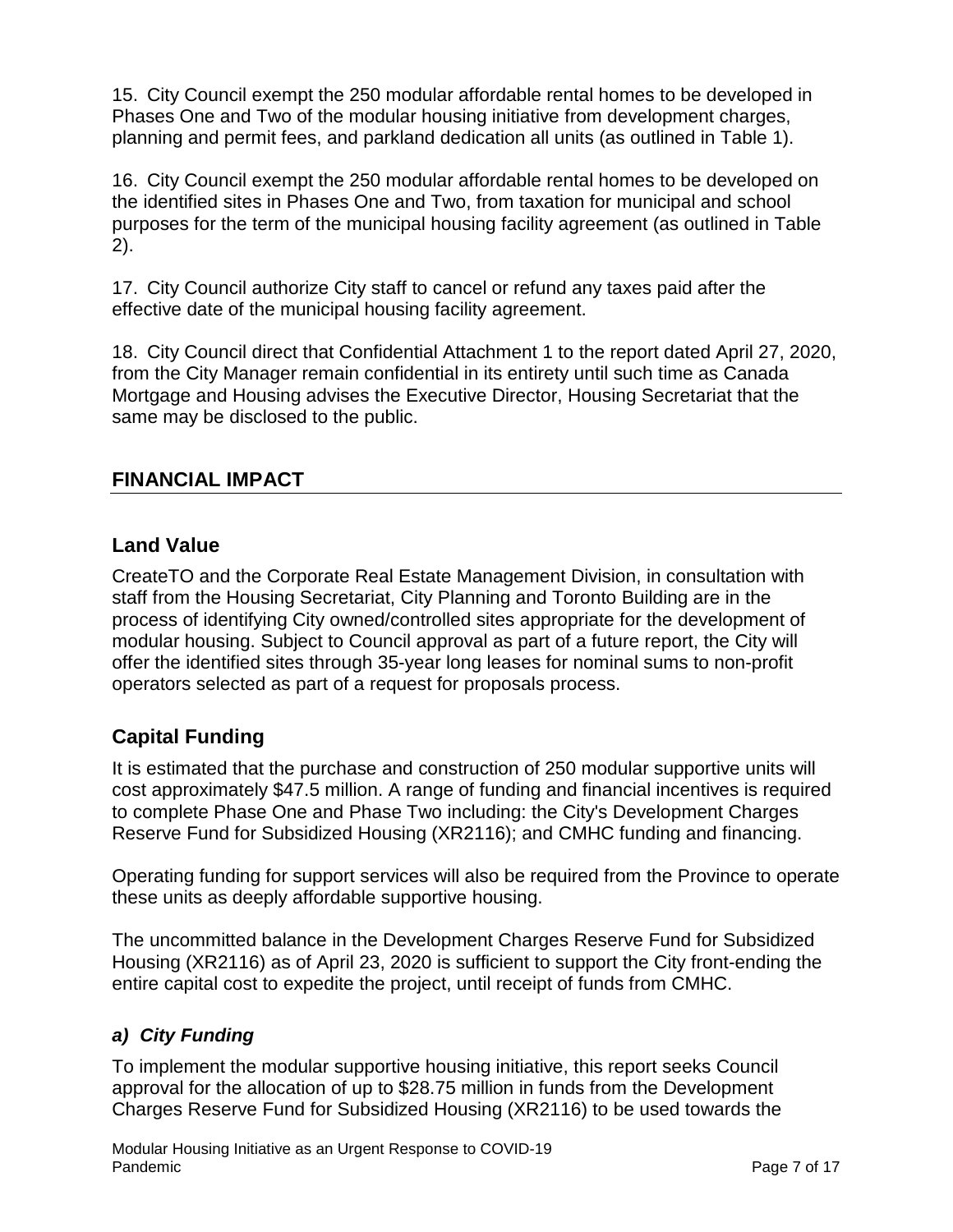capital development costs of the modular units on three City owned/controlled sites. As noted earlier, the costs to deliver modular housing are already included within the Housing Secretariat's affordable housing investment plan, and will not add unplanned, incremental costs to the City.

CreateTO, acting as agent for the City, will oversee the due-diligence and purchasing of goods and services related to the pilot on behalf of the City and the Corporate Real Estate Management Division will oversee the construction work onsite.

The Housing Secretariat will provide budget oversight and reimbursement of all projectrelated costs.

#### *b) CMHC Funding through the Affordable Housing Innovation Fund*

The Affordable Housing Innovation Fund was created as part of the National Housing Strategy to support the development of innovative approaches to affordable housing with a focus on solutions contributing to effective responses to homelessness.

City staff submitted an application to CMHC in 2019 requesting support under the Innovation Fund to deliver modular supportive housing as a rapid housing response to the growing homelessness issues in Toronto.

The application incorporated the innovation of making the modular units permanent with wrap-around supports for vulnerable clients, as well as increased energy efficiency and accessibility standards. The proposal also outlined that the City will deploy some modular homes at locations close to where people are sleeping outside.

After the onset of the COVID-19 crisis, City staff requested that CMHC expedite the approval process due to the urgent need to support homeless individuals from the lifethreatening virus. CMHC and the City are now working to finalize legal agreements to advance the funding. The proposed key terms are outlined in this report, but some elements may change prior to finalizing negotiations and agreements.

CMHC's proposed contribution to the project is \$18.75 million in funding and financing under terms and conditions outlined in Confidential Attachment 1. The City will front-end the entire capital cost to expedite the project and will concurrently work with CMHC to secure their contribution (grant and re-payable loan) to the project.

#### *c) Non-profit Operator Contribution*

It is contemplated that future non-profit operators for the modular sites will be responsible for lease payments to the City to re-pay CMHC loan obligations. The loan obligation is outlined in Confidential Attachment 1. This debt that can be supported through operating revenues – or an outright equity contribution from the non-profit organization. However, the City of Toronto will ultimately be responsible to CMHC for the debt obligation.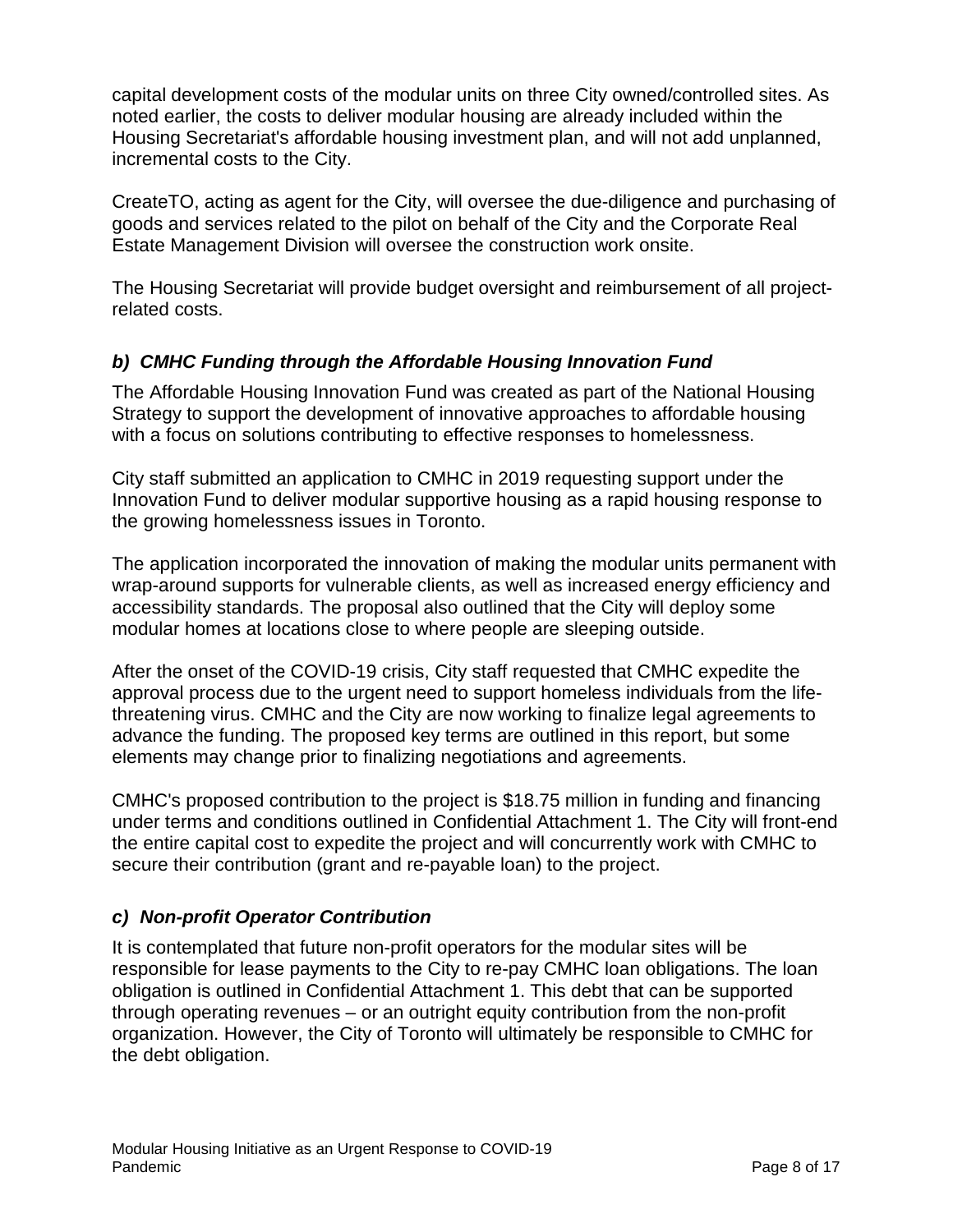# **Operating Funding for Supportive Housing**

Operating funding for the supportive homes will be required from the Province. This funding would enable the provision of on-site support services including a 24/7 staffing model, a meal program, health care services and rental supports.

Besides improving the health, housing and social outcomes for individuals, investments in supportive housing would result in substantial cost savings for the public sector (approx. 50%) when compared to providing emergency shelter services. Helping people to find permanent affordable and supportive housing also reduces costs to the health care and justice systems.

As noted earlier, there is a risk of not being able to operate these units as deeply affordable supportive housing in the absence of financial support from other orders of government.

#### **Financial Incentives**

This report recommends that City Council, as part of the Open Door Program, allocate financial incentives to support the creation of 250 modular supportive units.

This report is based on the best available data at this time. The total number of modular units will be determined based on the results of the RFP process, selection of successful proponents, and the planning review and approval process.

This report proposes investments of approximately \$12.76 million in City incentives for up to 250 modular units over a 35-year term, as summarized in Table1.

The City's financial incentives include relief from development charges, building permit fees, planning application fees and parkland dedication fees as well as property taxes for municipal and school purposes starting from occupancy.

The estimated contribution of roughly \$12.76 million is not a direct capital payment as it represents the forgiveness of City levies and is thus foregone revenue to the City. Any impact on divisional services will be considered through annual budget processes.

|                                  | <b>Estimated</b><br><b>Affordability</b><br><b>Period</b><br>(Years) | <b>Estimated</b><br><b>Development</b><br>Charges* | <b>Estimated</b><br>Fees and<br><b>Charges</b> | <b>Estimated</b><br><b>Net Present</b><br>Value of<br><b>Property</b><br><b>Taxes</b> | <b>Estimated</b><br><b>Total Value</b><br><b>of</b><br><b>Incentives</b> |
|----------------------------------|----------------------------------------------------------------------|----------------------------------------------------|------------------------------------------------|---------------------------------------------------------------------------------------|--------------------------------------------------------------------------|
| Phase One<br>(110 modular homes) | 35                                                                   | \$3,372,160                                        | \$622,072                                      | \$1,629,420                                                                           | \$5,623,652                                                              |
| Phase Two<br>(140 modular homes) | 35                                                                   | \$4,291,840                                        | \$773,634                                      | \$2,073,808                                                                           | \$7,139,282                                                              |

#### **Table 1 – City Financial Incentives**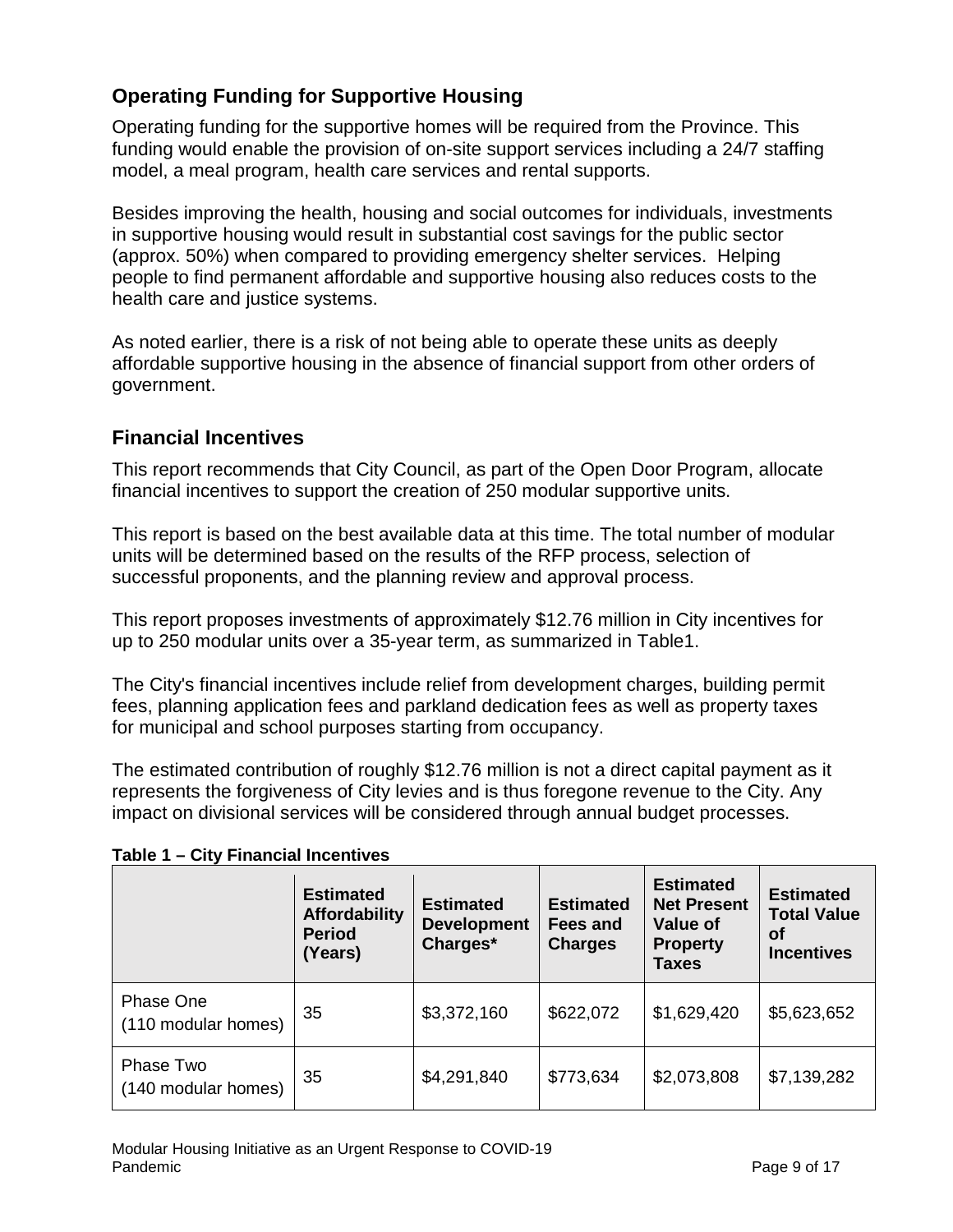|                              | <b>Estimated</b><br><b>Affordability</b><br><b>Period</b><br>(Years) | <b>Estimated</b><br><b>Development</b><br>Charges* | <b>Estimated</b><br><b>Fees and</b><br><b>Charges</b> | <b>Estimated</b><br><b>Net Present</b><br><b>Value of</b><br><b>Property</b><br><b>Taxes</b> | <b>Estimated</b><br><b>Total Value</b><br><b>of</b><br><b>Incentives</b> |
|------------------------------|----------------------------------------------------------------------|----------------------------------------------------|-------------------------------------------------------|----------------------------------------------------------------------------------------------|--------------------------------------------------------------------------|
| Total - 250 modular<br>homes | 35                                                                   | \$7,664,000                                        | \$1,395,706                                           | \$3,703,228                                                                                  | \$12,762,934                                                             |

\* Calculated using November 2020 rates.

The value of the annual property tax exemption is estimated at \$0.172 million at 2019 rates. The net present value over the 35 year-term is estimated at \$3.7 million captured under the City Financial Incentives in the table above and summarized in greater detail below:

**Table 2 – Property Taxes**

| <b>Property Tax</b>  | Annual    | <b>Net Present Value</b><br>$(35 \text{ years})$ |
|----------------------|-----------|--------------------------------------------------|
| <b>City</b>          | \$126,593 | \$2,720,138                                      |
| <b>Education</b>     | \$45,135  | \$969,826                                        |
| <b>City Building</b> | \$617     | \$13,264                                         |
| <b>Total</b>         | \$172,346 | \$3,703,228                                      |

The Chief Financial Officer has reviewed this report and agrees with the Financial Impact information.

#### **EQUITY IMPACT STATEMENT**

By implementing modular supportive housing to provide homes for those living outside or in our shelter system, the City is creating permanent housing solutions to help some of our most marginalized residents live in dignified housing with supports. During the COVID-19 pandemic, this initiative will also save lives by providing individuals with safe spaces to exercise physical distancing and self-isolation.

This initiative will create housing opportunities for low-income and marginalized individuals, as well as those from equity-seeking groups, e.g. Indigenous people, to access safe, healthy and adequate homes

Access to good quality, safe, affordable housing is an important determinant of health, supports the environment and improves the socio-economic status of individuals, families, and communities as a whole.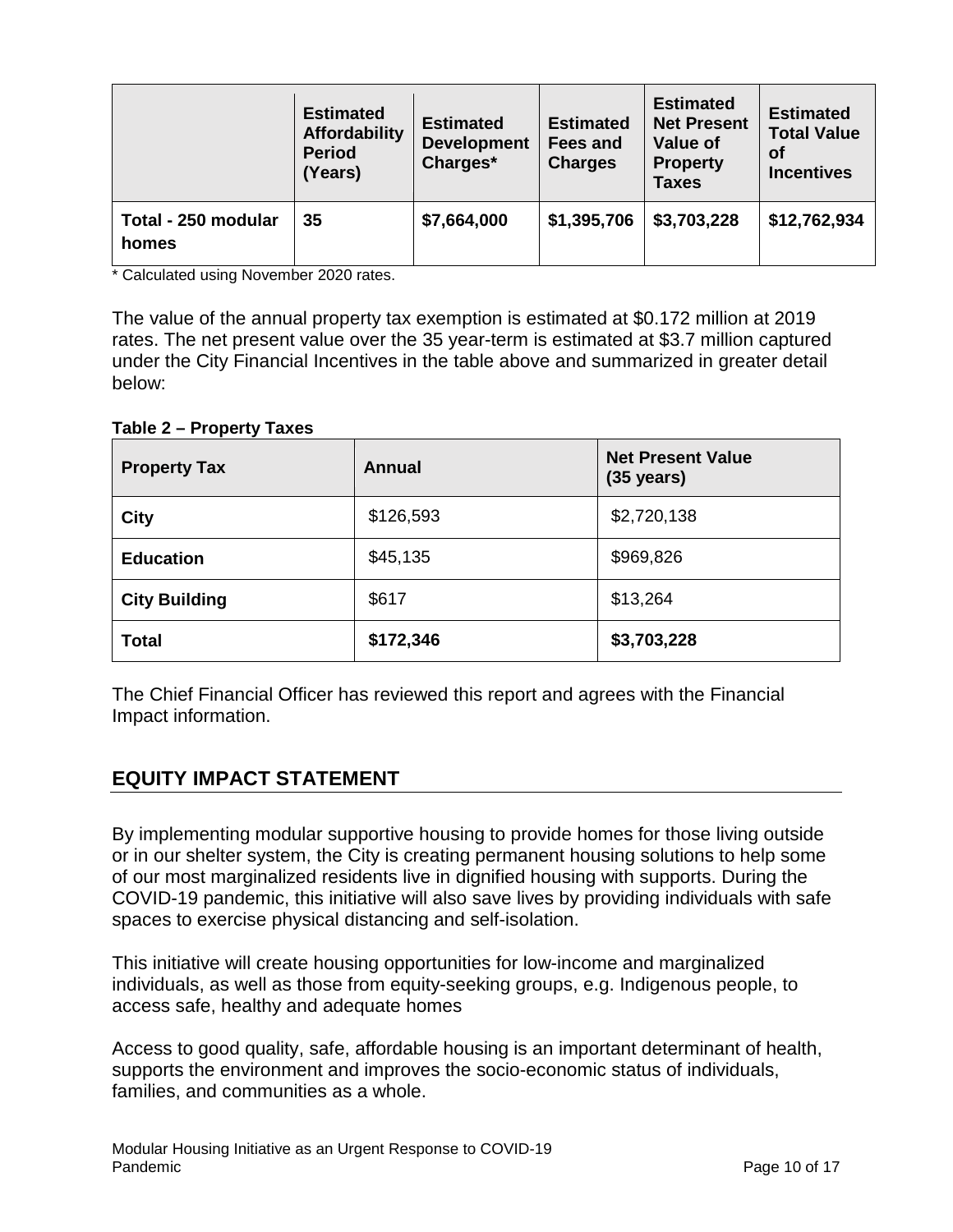# **DECISION HISTORY**

At its meeting of February 26, 2020, City Council adopted PH13.5 – "Plan to Create Supportive Housing Opportunities", outlining plans to develop 600 supportive housing opportunities in 2020 and requested the Federal and Provincial Governments, as part of their 2020 Budgets, to commit to capital and operating funding to support the creation of 1,800 new units of supportive housing annually, in order to reduce homelessness in Toronto.

<http://app.toronto.ca/tmmis/viewAgendaItemHistory.do?item=2020.PH13.5>

At its meeting of December 17 and 18, 2019, City Council, adopted with amendments, "HousingTO 2020-2030 Action Plan" as the framework to address Toronto's housing and homelessness challenges by 2030. This Plan includes a number of actions and targets to address critical needs across the housing spectrum including emergency shelters and transitional housing, social and supportive housing, market and affordable rental housing and homeownership. The City Council Decision can be found here: <http://app.toronto.ca/tmmis/viewAgendaItemHistory.do?item=2019.PH11.5>

At is meeting of June 18 and 19, 2019, City Council adopted MM 8.49 – "Providing a Rapid Housing Response to Homelessness through a New Modular Supportive Housing Pilot Initiative". Council directed staff to report back on the development of a new modular supportive housing initiative. It called for interdivisional coordination to identify potential sites and to expedite the development of supportive housing. It also called for consultation with the Toronto Alliance to End Homelessness. The full report can be found at:

<http://app.toronto.ca/tmmis/viewAgendaItemHistory.do?item=2019.MM8.49>

At its meeting of January 30 and 31, 2019 City Council adopted MM 2.9 – "Expanding Supportive Housing in Toronto". One aspect of the report called for an aggressive build plan for supportive and transitional housing. The full report can be found at: <http://app.toronto.ca/tmmis/viewAgendaItemHistory.do?item=2019.MM2.9>

At its meeting of March 26 and 27, 2018, City Council adopted CD 26.5 – "Emergency Shelter Services Update". Council set a target of creating 18,000 new units of supportive housing over the next 10 years, approximately 1,800 supportive units per year. The full report can be found at:

<http://app.toronto.ca/tmmis/viewAgendaItemHistory.do?item=2018.CD26.5>

#### **COMMENTS**

#### **HousingTO 2020-2030 Action Plan**

In December 2019, City Council adopted the HousingTO 2020-2030 Action Plan which proposes a number of actions to address critical needs across the housing spectrum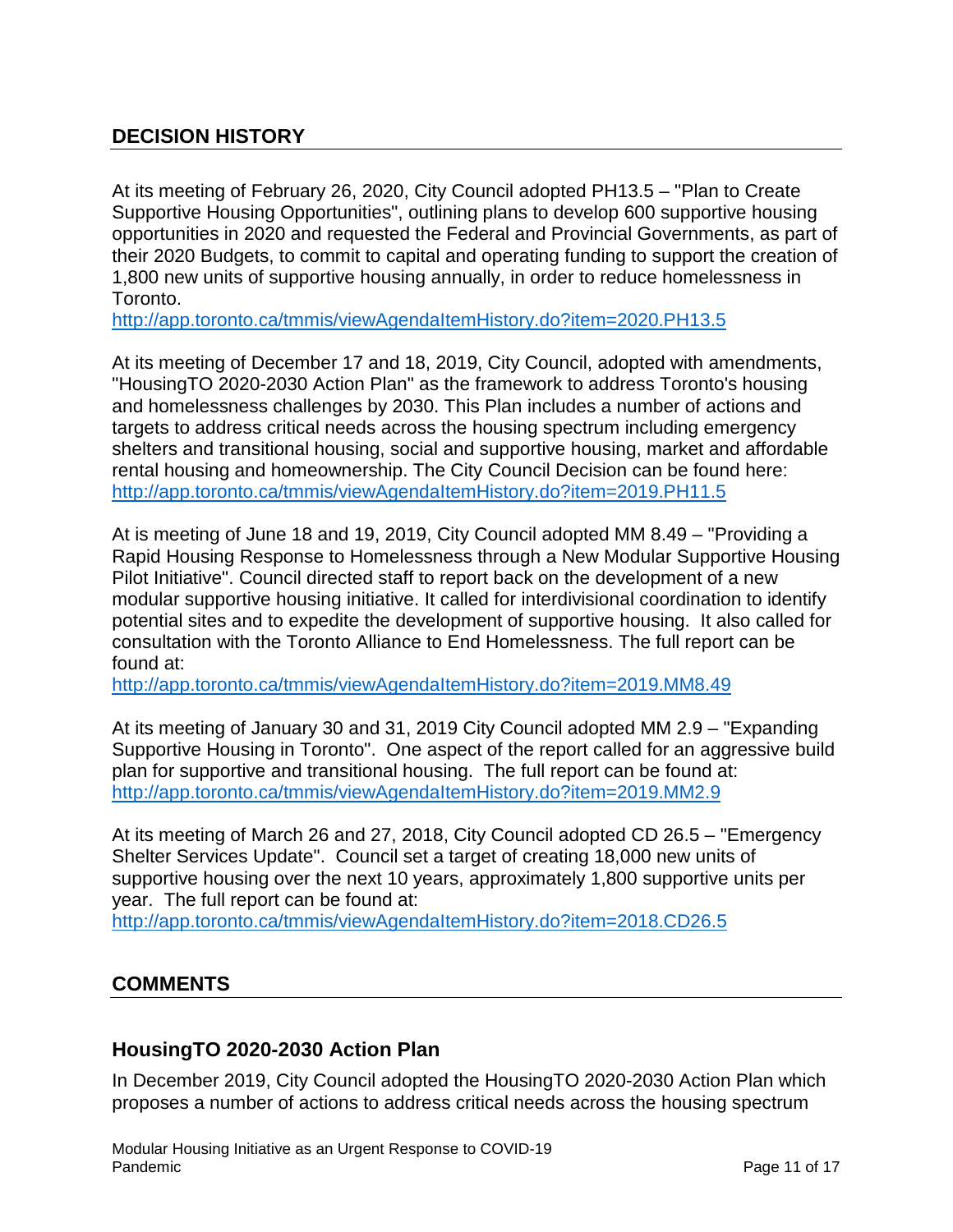including emergency shelters and transitional housing, social and supportive housing, market and affordable rental housing and homeownership.

Recognizing the need to provide permanent housing with supports to effectively reduce homelessness, the HousingTO 2020-2030 Action Plan established an approval target of 18,000 supportive housing opportunities, including a minimum of 1,000 modular rental units, over the next ten years.

Due to the health risks posed by COVID-19, the City is urging other orders of government to help expedite delivery of permanent affordable, including supportive rental homes to protect vulnerable residents. This includes scaling up the delivery of modular housing on an expedited basis.

Much like other investments in infrastructure, affordable housing also has an economic stimulus effect in terms of jobs created due to design, manufacture, construction or renovation, etc. which would also help "jump start" economic recovery from the COVID-19 pandemic.

#### **Guiding Principles for Implementing Modular Supportive Housing**

- Provide a rapid, dignified response to connect people experiencing homelessness with homes and appropriate supports to help them achieve housing stability.
- Develop a supportive housing model based on partnerships with other orders of government, the non-profit and the private sectors.
- Create permanent, high quality, energy efficient modular homes to ensure that people can establish housing stability and connect to their local community.
- Prioritize the selection of sites that are close to public transit and the provision of community and social services.
- Prioritize the retention of City-owned sites by negotiating long-term land leases.
- Achieve highest possible public benefits from City-owned land.
- Commit to meaningful public consultation and engagement with City Councillors and local community.

#### **Delivery Framework**

The Housing Secretariat as program owner, will oversee implementation of this initiative with support from an interdivisional working group comprised of staff from CreateTO, Corporate Real Estate Management, City Planning and Toronto Buildings. This interdivisional working group has already been established and is actively working to expedite delivery of Phase One as an urgent response to the COVID-19 crisis.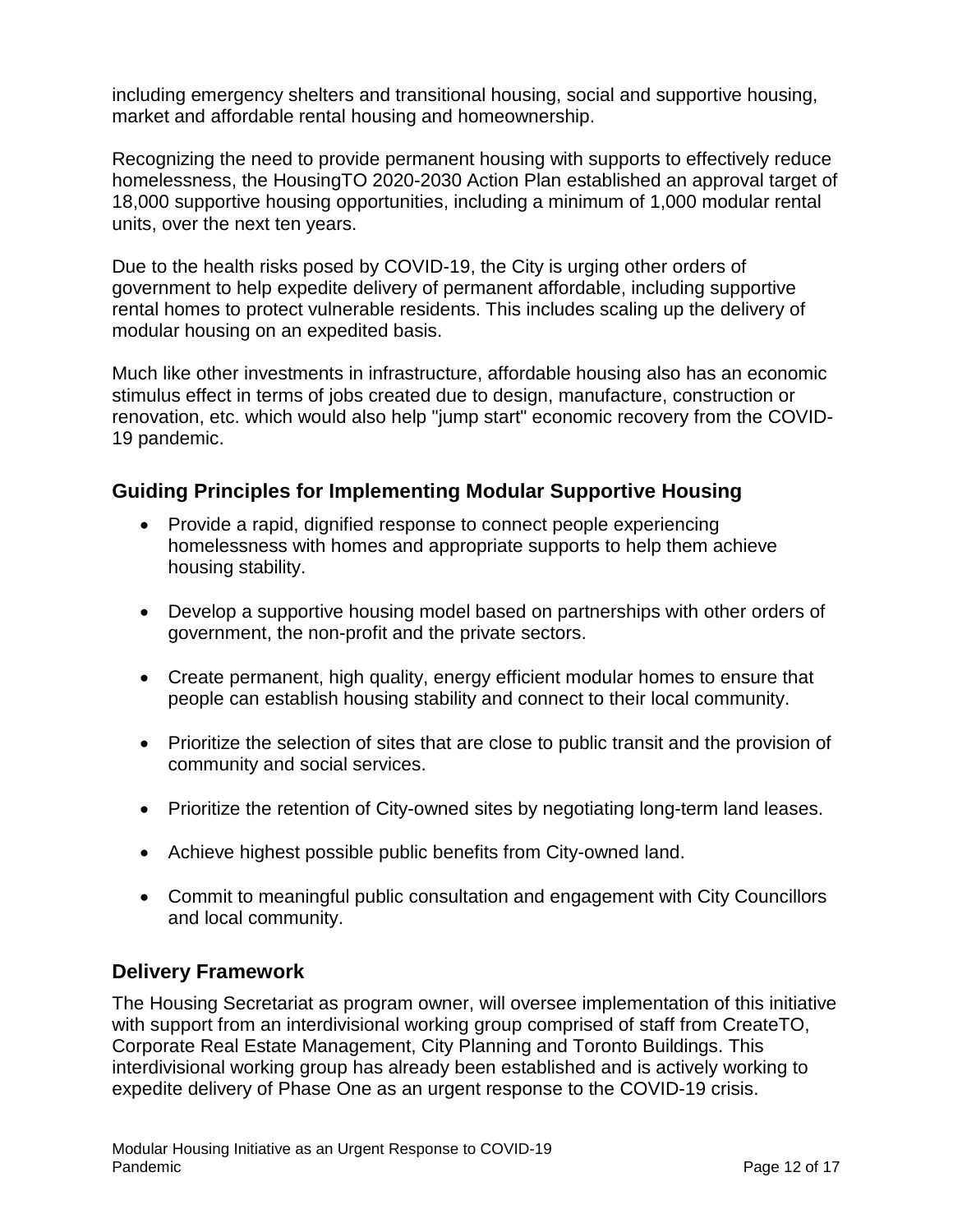#### *1. Site Selection*

Staff from the Housing Secretariat, CreateTO, Corporate Real Estate Management, City Planning and Toronto Building are currently reviewing City-owned sites using the criteria outlined in Attachment 2, along with input from the HousingTO 2020-2030 Action Plan supportive housing consultations.

The criteria includes ownership/control of the land, current land-use/zoning, environmental issues, development potential, approval timelines, lease and legal considerations, access to transit, access to health services, site access and servicing, financial considerations. A short list of appropriate sites is being developed which will be finalized in consultation with local Councillors and affected City agencies. Staff will also undertake appropriate dialogue and engagement with the community in coordination with the local Councillors.

The modular housing initiative will be the subject of a further report to Council to obtain the required authority to enter into the leases for City land with the chosen non-profit housing providers.

#### *2. Pre-development Due Diligence and Expediting Planning Approvals*

The development process for modular housing follows many of the same predevelopment stages of traditional construction methods including the requirement to meet Official Plan, Zoning and Building Code requirements.

CreateTO and Corporate Real Estate Management, in consultation with Housing Secretariat and other City divisions, will retain consultants to undertake predevelopment due diligence work required to prepare the sites for construction.

Similar to the approach approved by City Council as part of the Housing Now Initiative, City staff will develop key principles and guidelines for each site and, where appropriate, initiate Zoning By-law amendments. Through the work done as part of Phase One, staff will also develop standard designs and massing options. This work will advance future phases on an expedited basis through key stages of the approval process, providing the selected modular contractors with an expedited route to construction and occupancy.

#### *3. Selection and Approval of Manufacturers*

This report seeks Council authority for City staff to enter into negotiations and formalize agreements with Horizon North Inc. or its subsidiary NRB, for the design and installation of Phase One, on terms and conditions satisfactory to the Deputy City Manager, Corporate Services, and in a form satisfactory to the City Solicitor.

The recommendation to proceed with a non-competitive process for Phase One is based on research and outreach to a number of modular manufactures in the Greater Toronto Area and across Canada, taking various factors into account including proven experience developing modular affordable rental housing and ability to design and install within the specified timeframe.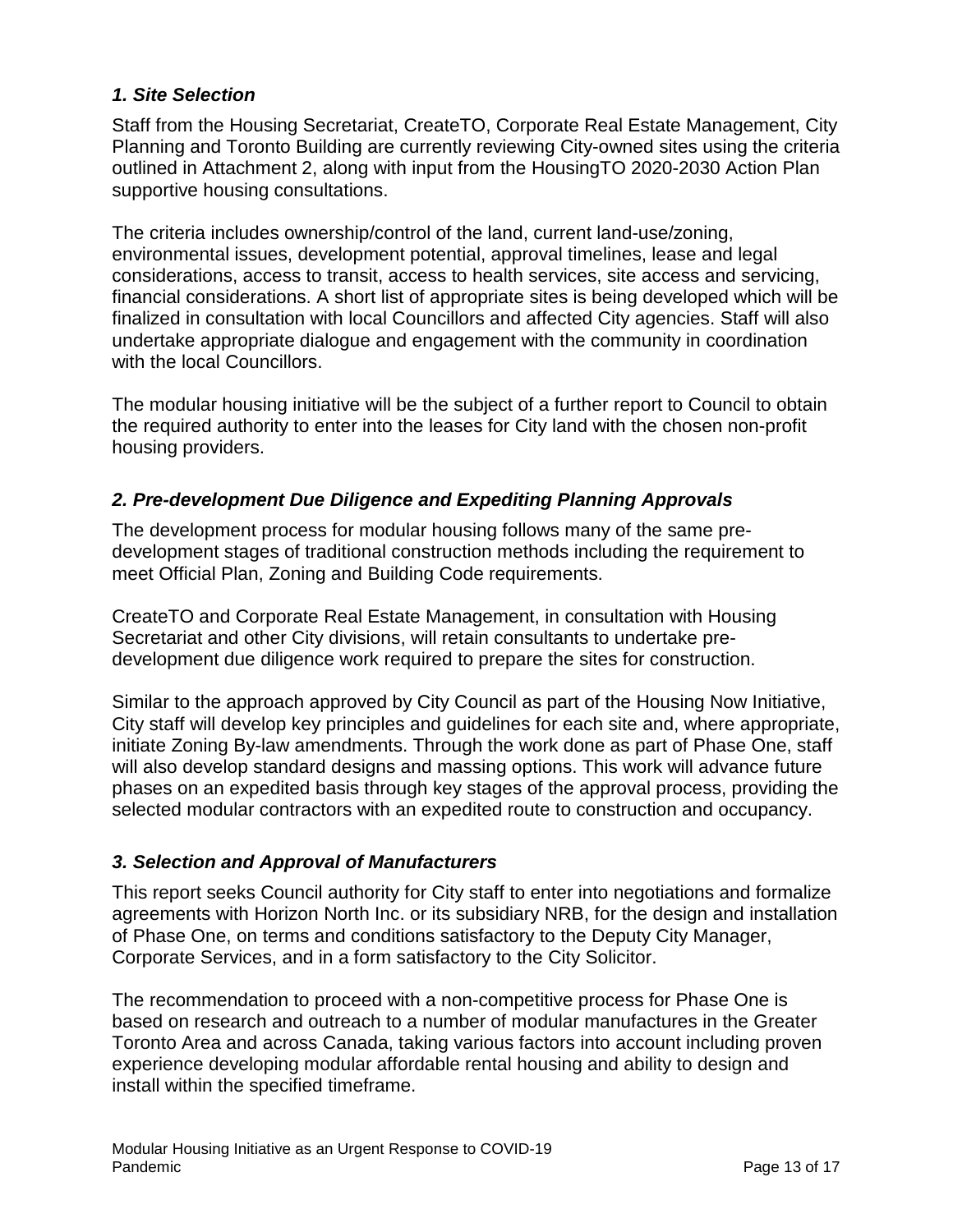For all future phases, staff will undertake a competitive process to select a qualified manufacturer for the design and construction of modular homes. The evaluation framework will assess each proposal based on a range of criteria including but not limited to experience of modular housing delivery, the price, the speed of delivery and overall readiness to complete the initiative project (as has been done for Phase One through the non-competitive process).

#### *4. Selection and Approval of Non-profit Operators and Tenants*

This report also recommends that an RFP be issued by the Housing Secretariat in consultation with the Corporate Real Estate Management Division and the Shelter, Support and Housing Administration Division to select non-profit organizations to lease and operate the completed modular supportive housing projects. The evaluation framework used to assess proponents will include experience successfully operating supportive housing for medium and high-needs clients, including property management services as well as onsite support services, including supports for mental health and addiction issues, either directly or in partnership with other providers.

An access plan will be established in coordination with the non-profit operators. This access plan will set the framework for the selection of tenants through the City's Coordinated Access to Housing support process, which prioritizes those living outdoors and in shelters with the highest needs. Staff will work with the non-profit operators to ensure that tenants have a smooth transition into their new homes and community.

#### **Supportive Services**

As mentioned earlier, it is critical that the Provincial government provide operating funding sufficient for the homes to be rented at deeply affordable rents. Sufficient funding will also be required from the provincial government for appropriate on-site support services including a 24/7 staffing model, a meal program and health and housing supports. In the longer term, the public sector would reduce expenses while ensuring better housing and health outcomes for residents.

#### *5. Planning Approval of Modular Initiative Projects*

CreateTO will secure all permits and approvals required for the developments, including but not limited to zoning by-law and building permit approvals. City Planning and Toronto Building will work with CreateTO to expedite the approval process.

City and CreateTO staff will engage with the local Councillors and community to have a dialogue about site specific details and proposed plans.

#### *6. Design and Delivery of Modular Homes*

Following completion of the design stage, the modular homes (including interior finishes) will be constructed in a factory and delivered to the site to be stacked on top of each other. Stairwells and corridors are typically constructed on site following installation. Services such as water and electricity are then connected onsite as well.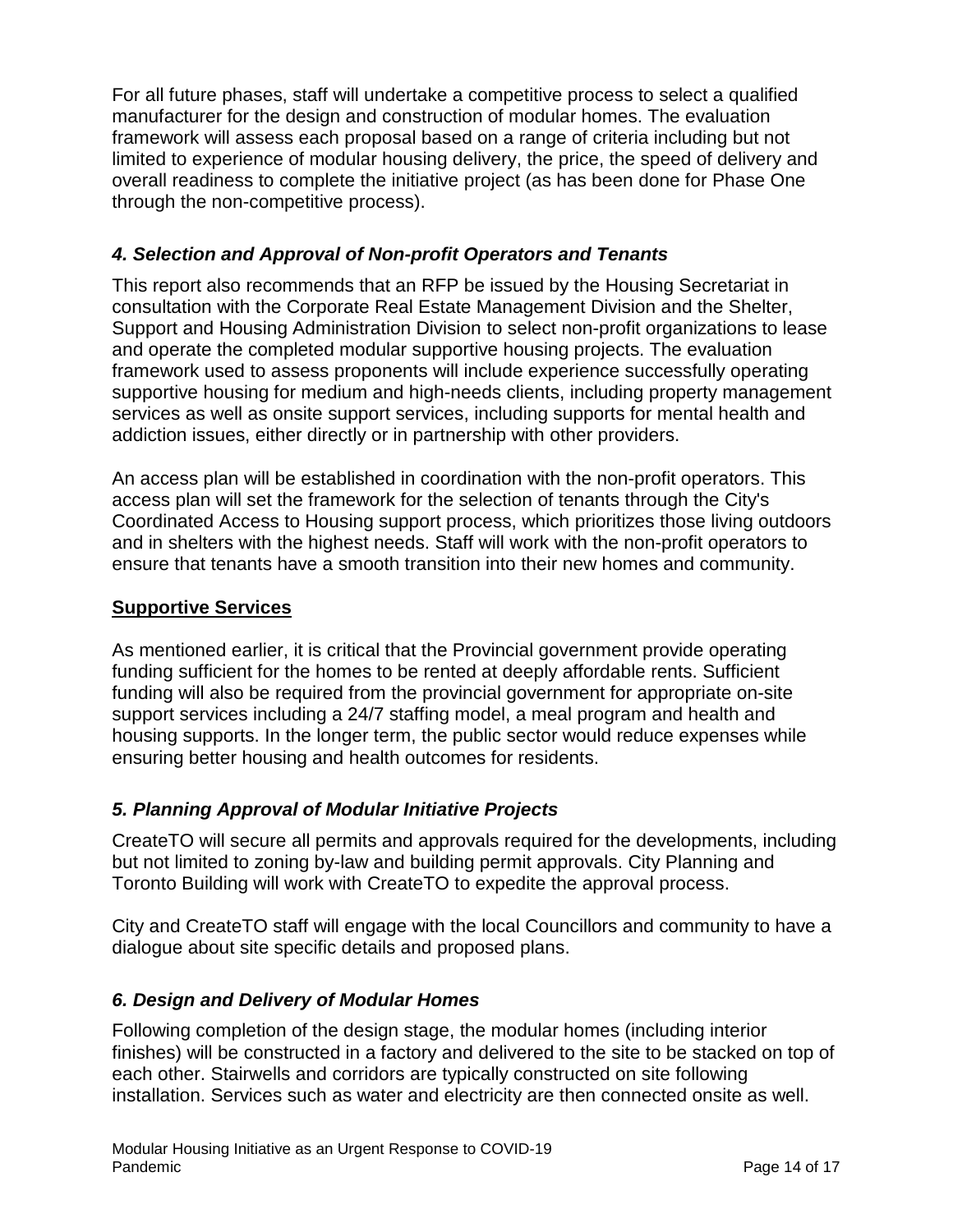The Corporate Real Estate Management Division will oversee the construction work onsite.

#### **Proposed Development Timeline**

Subject to Council approval of this report, staff aim to complete the Phase One by September 2020, with Phase Two to be completed by April 2021.

Attachment 4 outlines a proposed timeline for the development and occupancy of Phase One starting from approval of this report. Staff will explore whether lessons learned from this initiative can further expedite the delivery of future sites.

#### **Engagement with the Toronto Alliance to End Homelessness (TAEH)**

In June 2019, as part of the HousingTO 2020-2030 Action Plan, the City and TAEH cohosted a supportive housing charrette. The charrette participants supported modular housing as one of the means to introduce new supportive housing in Toronto. A number of other considerations were also shared and are outlined in Attachment 3.

The City welcomes the support of the TAEH in delivery of this initiative project, working together to explore whether the approach can be expended to sites owned by the supportive housing sector as part of their ongoing asset mapping exercise.

#### **Conclusion and Next Steps**

The COVID-19 pandemic has highlighted that the lack of suitable, adequate and affordable housing is as much of an individual health risk as it is a larger public health risk. The lack of permanent housing has also resulted in costly emergency responses from all orders of government as cities work around the clock to protect the homeless population from the spread of the virus.

Although ensuring adequate emergency shelter response for people in immediate need is important, providing appropriate permanent housing opportunities with supports is critical to reducing homelessness. As such, immediate action is required to create new supportive homes for people experiencing chronic homelessness.

Subject to Council approval of this report, staff will move ahead with negotiating with Horizon North/NRB for Phase One of the modular housing initiative. A formal RFP will be issued to select manufactures for future phases. Staff will also reach out to the Province to request the financial support required to operate the modular homes as deeply affordable supportive homes.

In addition to support from other orders of government, support from the private and non-profit sectors is essential to scaling up the initiative and delivering new supportive housing options on both City and non-profit owned land.

The modular supportive homes created through this initiative will contribute to the targets set under the HousingTO 2020-2030 Action Plan which includes the approval of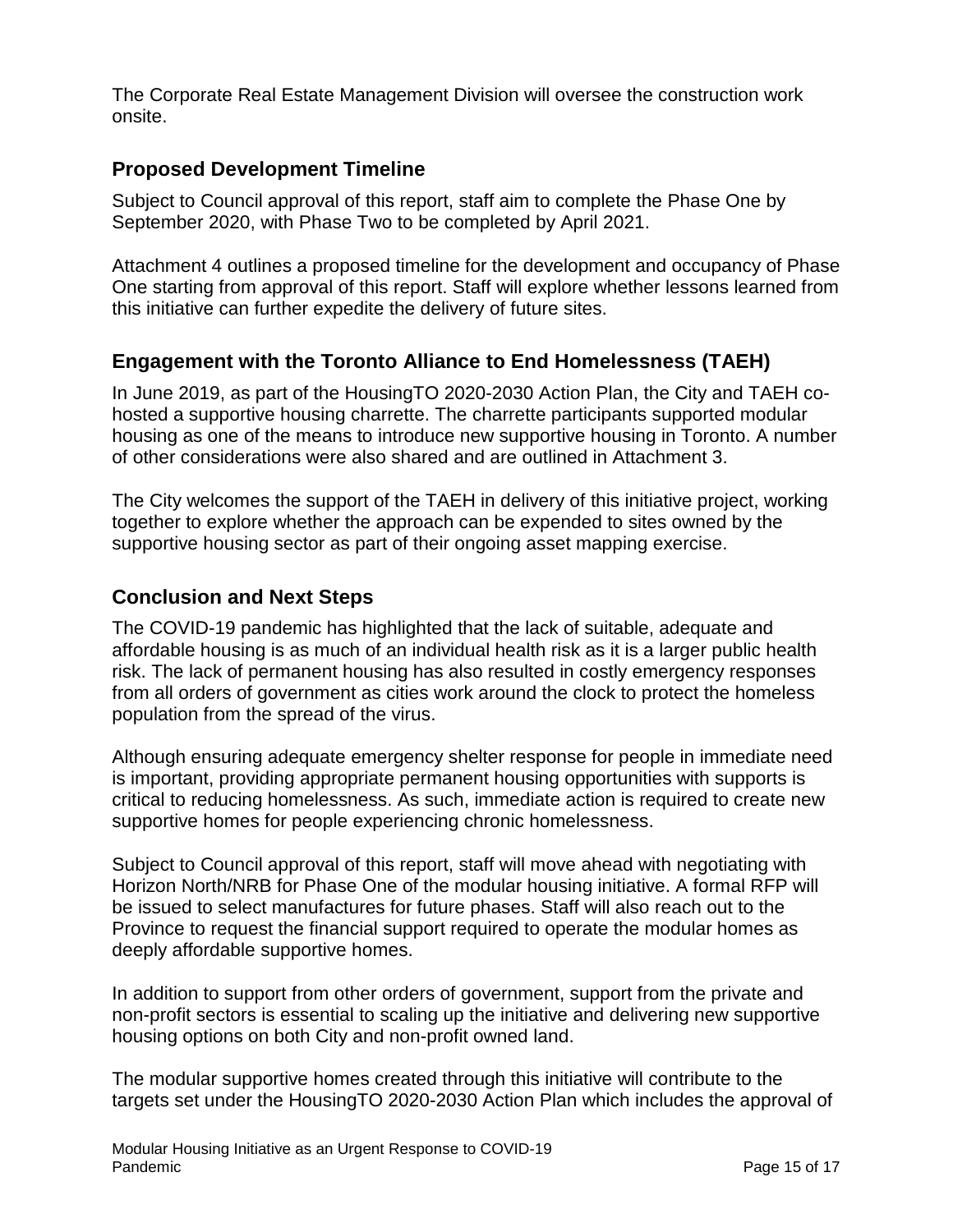40,000 new affordable rental units (including 18,000 supportive homes), and increasing housing stability for Toronto residents over the next ten years.

### **CONTACT**

Giuliana Carbone Deputy City Manager, Community and Social Services Tel: (416) 338-7205; email: [giuliana.carbone@toronto.ca](mailto:giuliana.carbone@toronto.ca)

Josie Scioli Deputy City Manager, Corporate Services Tel: (416) 397-4156; email: [josie.scioli@toronto.ca](mailto:josie.scioli@toronto.ca)

#### **SIGNATURE**

Chris Murray City Manager

# **ATTACHMENTS**

Confidential Attachment 1 – Proposed Terms and Conditions of Funding and Financing Agreement between the City and CMHC

- Attachment 2 Site Selection Criteria
- Attachment 3- Input from Supportive Housing Charrette
- Attachment 4- Anticipated Modular Project Timeline
- Attachment 5 Best Practices from other Jurisdictions
- Attachment 6 Letter of Support from CMHC.